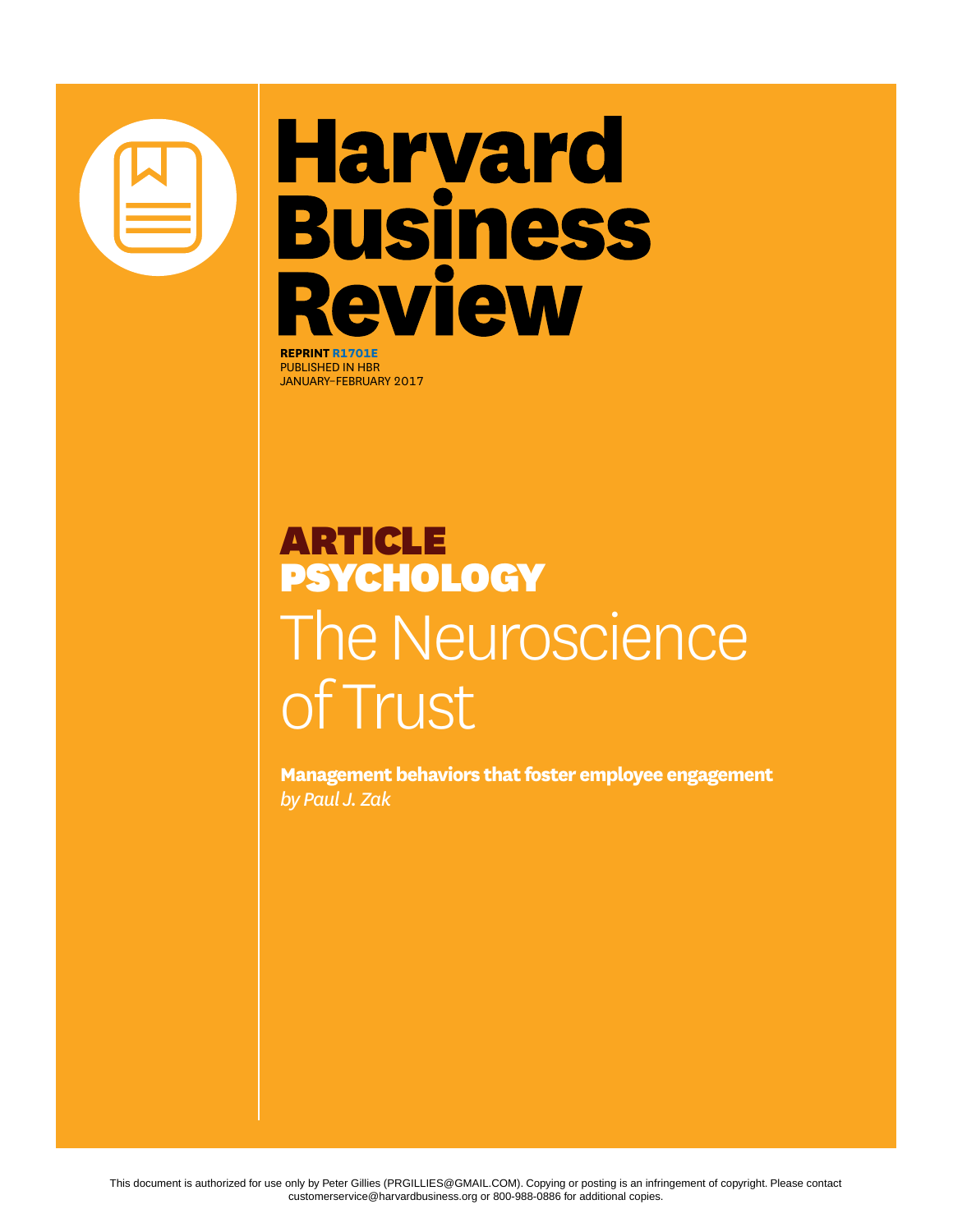# VE J  $\overline{a}$ THE

This document is authorized for use only by Peter Gillies (PRGILLIES@GMAIL.COM). Copying or posting is an infringement of copyright. Please contact customerservice@harvardbusiness.org or 800-988-0886 for additional copies.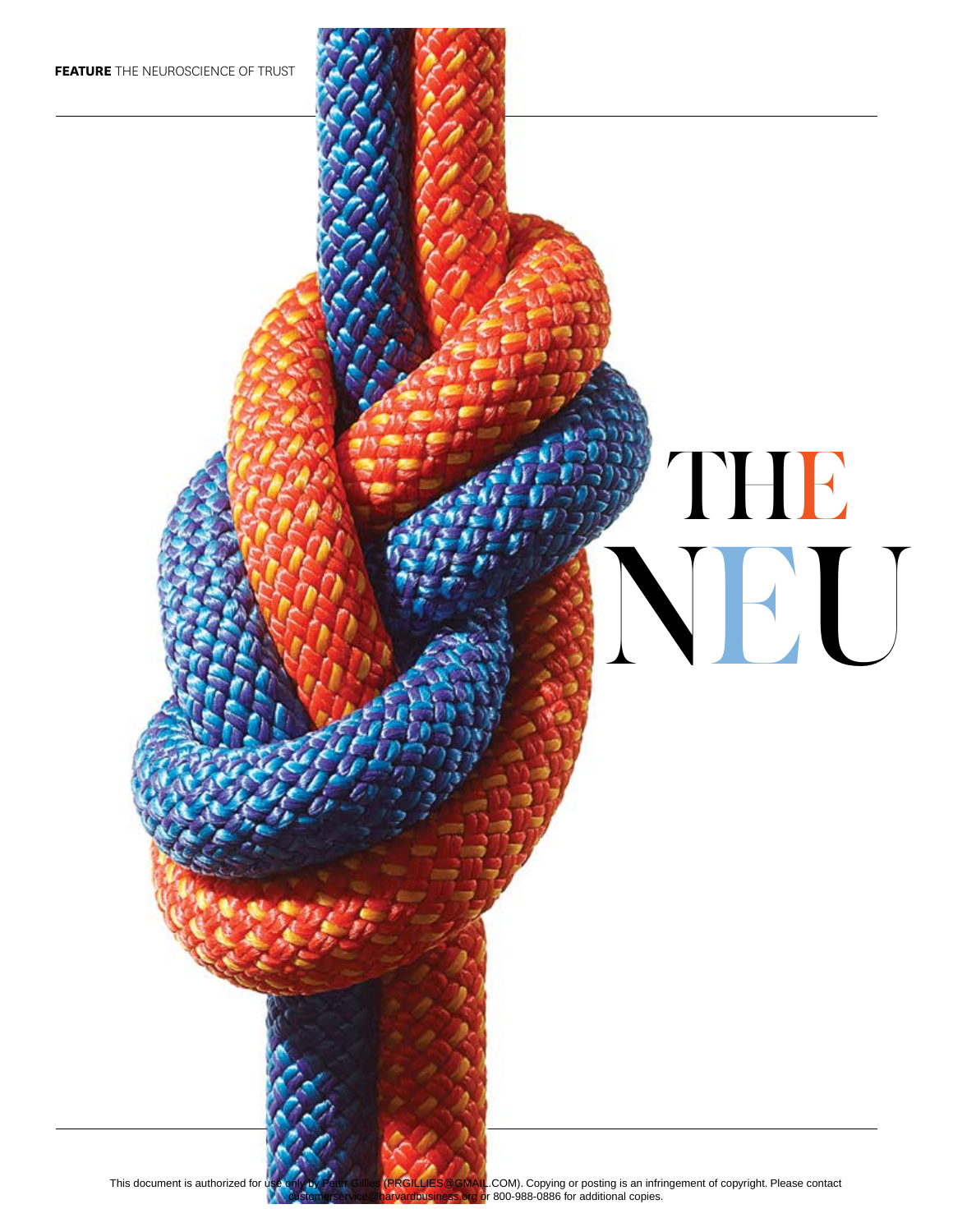

**PHOTOGRAPHY BY DAN SAELINGER**

**JANUARY–FEBRUARY 2017** HARVARD BUSINESS REVIEW **3**

This document is authorized for use only by Peter Gillies (PRGILLIES@GMAIL.COM). Copying or posting is an infringement of copyright. Please contact customerservice@harvardbusiness.org or 800-988-0886 for additional copies.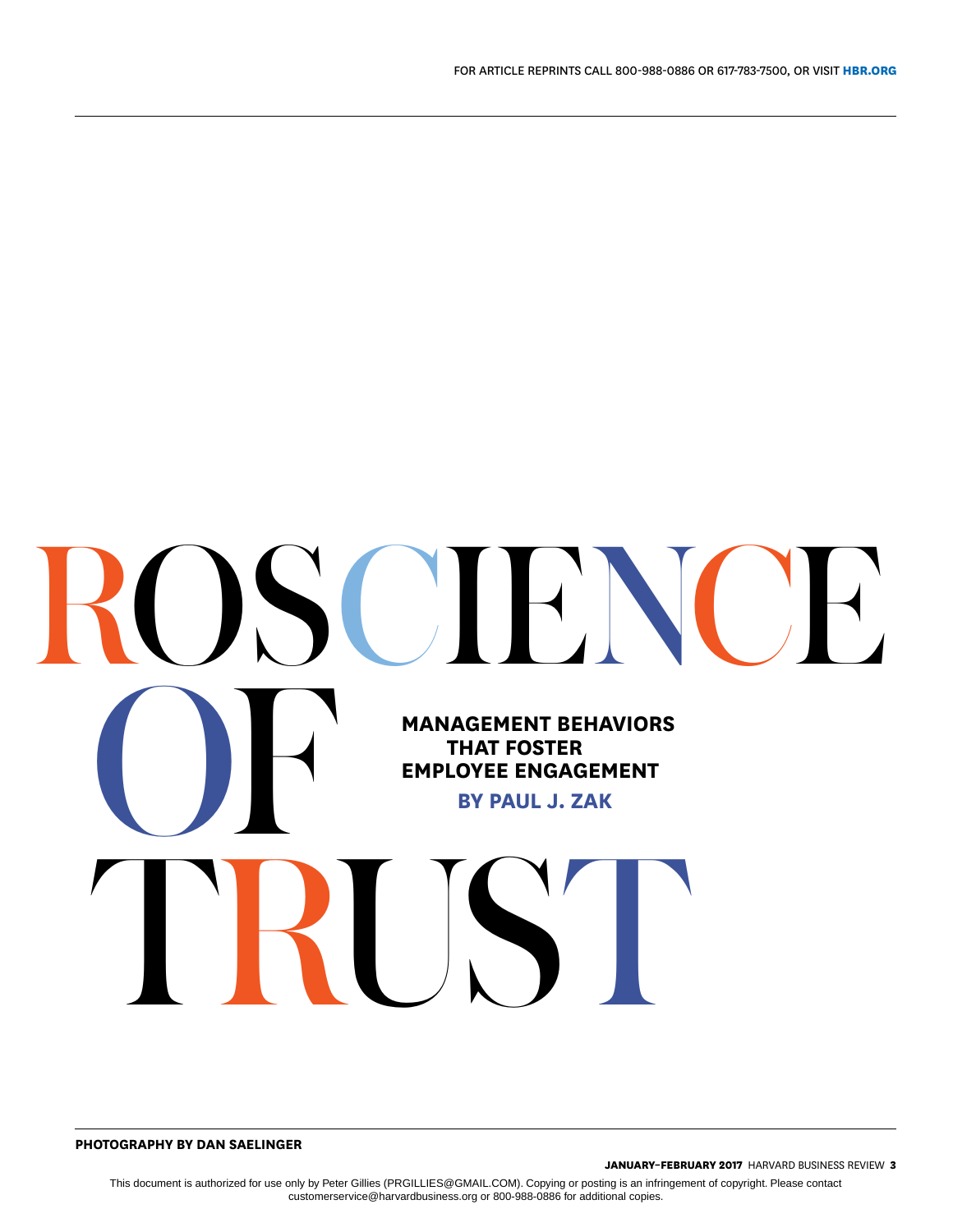#### **IN BRIEF**

#### **THE PROBLEM**

Leaders know that low employee engagement is a sign of lost value—it's clearly something they want to fix. But most of them don't know how, so they provide random perks, hoping those will move the needle.

#### **THE SOLUTION**

It's much more effective to create a culture of trust. Neuroscience research shows that you can do this through eight key management behaviors that stimulate the production of oxytocin, a brain chemical that facilitates teamwork.

#### **THE PAYOFF**

By fostering organizational trust, you can increase employees' productivity and energy levels, improve collaboration, and cultivate a happier, more loyal workforce.



ompanies are twisting themselves into knots to empower and challenge their employees. They're anxious about the sad state of engagement, and rightly so, given the value they're losing. Consider Gallup's meta-analysis of decades' worth of data: It shows that high engagement—defined largely as having a strong connection with one's work and colleagues, feeling like a real contributor, and enjoying ample chances to learn—consistently leads to positive outcomes for both individuals and organizations. The rewards include higher productivity, better-quality products, and increased profitability.

So it's clear that creating an employee-centric culture can be good for business. But how do you do that effectively? Culture is typically designed in an ad hoc way around random perks like gourmet meals or "karaoke Fridays," often in thrall to some psychological fad. And despite the evidence that you can't buy higher job satisfaction, organizations still use golden handcuffs to keep good employees in place. While such efforts might boost workplace happiness in the short term, they fail to have any lasting effect on talent retention or performance.

In my research I've found that building a culture of trust is what makes a meaningful difference. Employees in high-trust organizations are more productive, have more energy at work, collaborate better with their colleagues, and stay with their employers longer than people working at low-trust companies. They also suffer less chronic stress and are happier with their lives, and these factors fuel stronger performance.

Leaders understand the stakes—at least in principle. In its 2016 global CEO survey, PwC reported that 55% of CEOs think that a lack of trust is a threat to their organization's growth. But most have done little to increase trust, mainly because they aren't sure where to start. In this article I provide a science-based framework that will help them.

About a decade ago, in an effort to understand how company culture affects performance, I began measuring the brain activity of people while they worked. The neuroscience experiments I have run reveal eight ways that leaders can effectively create and manage a culture of trust. I'll describe those strategies and explain how some organizations are using them to good effect. But first, let's look at the science behind the framework.

#### **WHAT'S HAPPENING IN THE BRAIN**

Back in 2001 I derived a mathematical relationship between trust and economic performance. Though my paper on this research described the social, legal, and economic environments that cause differences in trust, I couldn't answer the most basic question: Why do two people trust each other in the first place? Experiments around the world have shown that humans are naturally inclined to trust others—but

**4** HARVARD BUSINESS REVIEW **JANUARY–FEBRUARY 2017**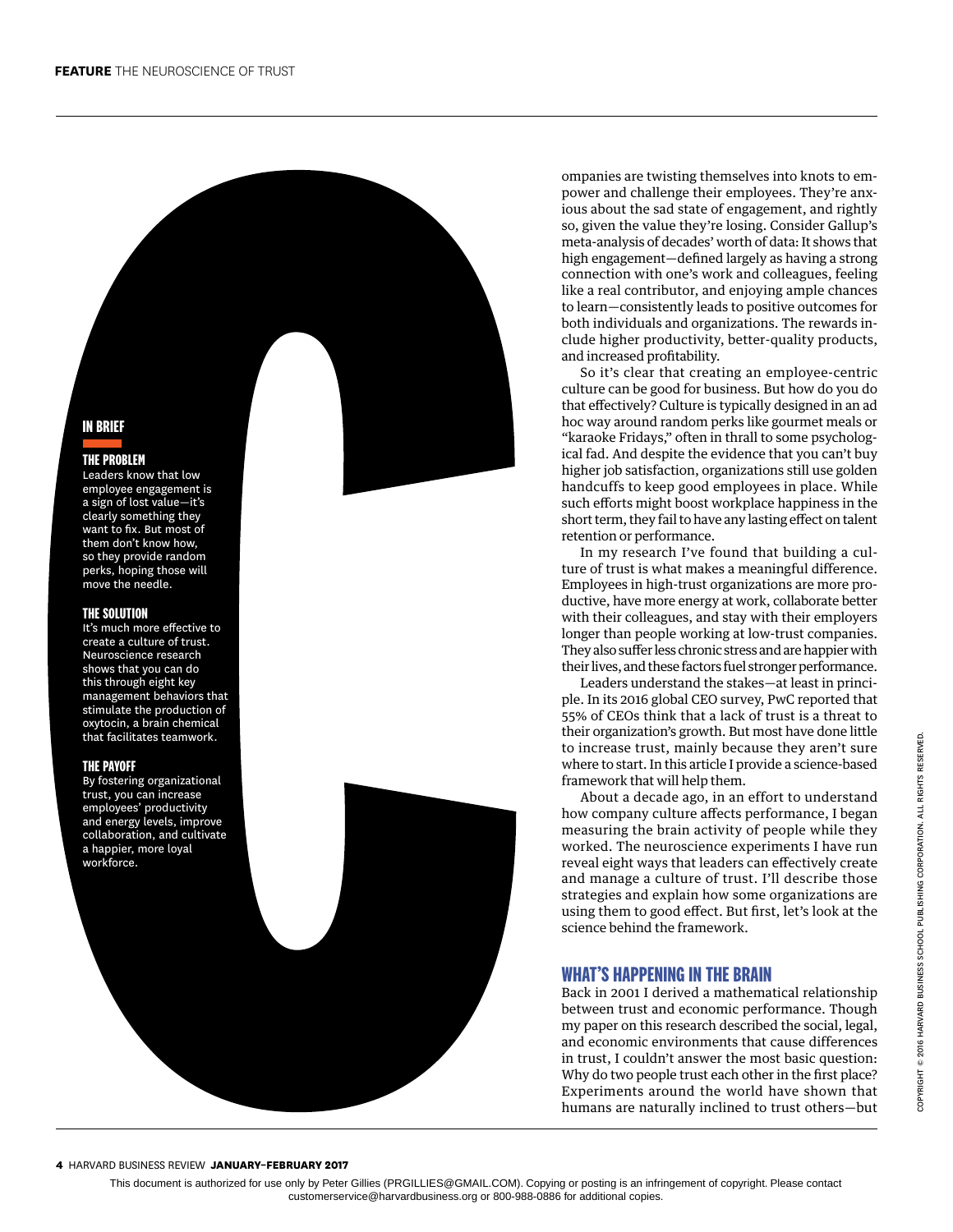don't always. I hypothesized that there must be a neurologic signal that indicates when we should trust someone. So I started a long-term research program to see if that was true.

I knew that in rodents a brain chemical called oxytocin had been shown to signal that another animal was safe to approach. I wondered if that was the case in humans, too. No one had looked into it, so I decided to investigate. To measure trust and its reciprocation (trustworthiness) objectively, my team used a strategic decision task developed by researchers in the lab of Vernon Smith, a Nobel laureate in economics. In our experiment, a participant chooses an amount of money to send to a stranger via computer, knowing that the money will triple in amount and understanding that the recipient may or may not share the spoils. Therein lies the conflict: The recipient can either keep all the cash or be trustworthy and share it with the sender.

To measure oxytocin levels during the exchange, my colleagues and I developed a protocol to draw blood from people's arms before and immediately after they made decisions to trust others (if they were senders) or to be trustworthy (if they were receivers). Because we didn't want to influence their behavior, we didn't tell participants what the study was about, even though there was no way they could consciously control how much oxytocin they produced. We found that the more money people received (denoting greater trust on the part of senders), the more oxytocin their brains produced. And the amount of oxytocin recipients produced predicted how trustworthy—that is, how likely to share the money—they would be.

Since the brain generates messaging chemicals all the time, it was possible we had simply observed random changes in oxytocin. To prove that it *causes* trust, we safely administered doses of synthetic oxytocin into living human brains (through a nasal spray). Comparing participants who received a real dose with those who received a placebo, we found that giving people 24 IU of synthetic oxytocin more than doubled the amount of money they sent to a stranger. Using a variety of psychological tests, we showed that those receiving oxytocin remained cognitively intact. We also found that they did not take excessive risks in a gambling task, so the increase in trust was not due to

#### **COMPARED WITH PEOPLE AT LOW-TRUST COMPANIES, PEOPLE AT HIGH-TRUST COMPANIES REPORT**



#### **HOW TRUST CREATES JOY**

Experiments show that having a sense of higher purpose stimulates oxytocin production, as does trust. Trust and purpose then mutually reinforce each other, providing a mechanism for extended oxytocin release, which produces happiness.

So, joy on the job comes from doing purposedriven work with a trusted team. In the nationally representative data set described in the main article, the correlation between (1) trust reinforced by purpose and (2) joy is very high: 0.77. It means that joy can be considered a "sufficient statistic" that reveals how effectively your company's culture engages employees. To measure this, simply ask, "How much do you enjoy your job on a typical day?"

> neural disinhibition. Oxytocin appeared to do just one thing—reduce the fear of trusting a stranger.

> My group then spent the next 10 years running additional experiments to identify the promoters and inhibitors of oxytocin. This research told us why trust varies across individuals and situations. For example, high stress is a potent oxytocin inhibitor. (Most people intuitively know this: When they are stressed out, they do not interact with others effectively.) We also discovered that oxytocin increases a person's empathy, a useful trait for social creatures trying to work together. We were starting to develop insights that could be used to design high-trust cultures, but to confirm them, we had to get out of the lab.

> So we obtained permission to run experiments at numerous field sites where we measured oxytocin and stress hormones and then assessed employees' productivity and ability to innovate. This research even took me to the rain forest of Papua New Guinea, where I measured oxytocin in indigenous people to see if the relationship between oxytocin and trust is universal. (It is.) Drawing on all these findings, I created a survey instrument that quantifies trust within organizations by measuring its constituent factors (described in the next section). That survey has allowed me to study several thousand companies and develop a framework for managers.

#### **HOW TO MANAGE FOR TRUST**

Through the experiments and the surveys, I identified eight management behaviors that foster trust. These behaviors are measurable and can be managed to improve performance.

#### **JANUARY–FEBRUARY 2017** HARVARD BUSINESS REVIEW **5**

This document is authorized for use only by Peter Gillies (PRGILLIES@GMAIL.COM). Copying or posting is an infringement of copyright. Please contact customerservice@harvardbusiness.org or 800-988-0886 for additional copies.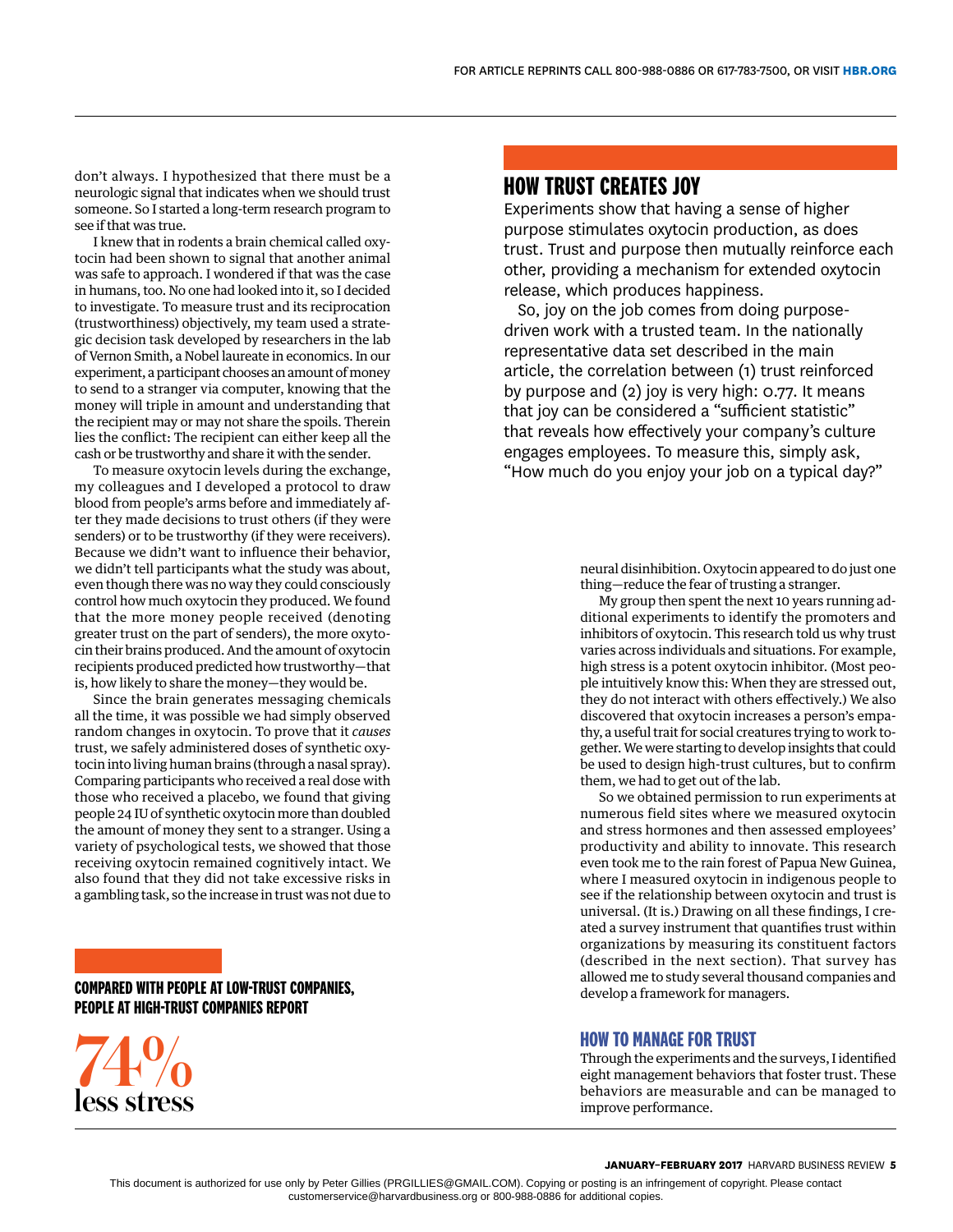**Recognize excellence.** The neuroscience shows that recognition has the largest effect on trust when it occurs immediately after a goal has been met, when it comes from peers, and when it's tangible, unexpected, personal, and public. Public recognition not only uses the power of the crowd to celebrate successes, but also inspires others to aim for excellence.

106% more energy at work

And it gives top performers a forum for sharing best practices, so others can learn from them.

Barry-Wehmiller Companies, a supplier of manufacturing and technology services, is a high-trust organization that effectively recognizes top performers in the 80 productionautomation manufacturers it owns. CEO Bob Chapman and his team started a program in which

employees at each plant nominate an outstanding peer annually. The winner is kept secret until announced to everyone, and the facility is closed on the day of the celebration. The chosen employee's family and close friends are invited to attend (without tipping off the winner), and the entire staff joins them. Plant leaders kick off the ceremony by reading the nominating letters about the winner's contributions and bring it to a close with a favorite perk—the keys to a sports car the winner gets to drive for a week. Though the recognition isn't immediate, it is tangible, unexpected, and both personal and public. And by having employees help pick the winners, Barry-Wehmiller gives everyone, not just the people at the top, a say in what constitutes excellence. All this seems to be working well for the company: It has grown from a single plant in 1987 to a conglomerate that brings in \$2.4 billion in annual revenue today.

**Induce "challenge stress."** When a manager assigns a team a difficult but achievable job, the moderate stress of the task releases neurochemicals, including oxytocin and adrenocorticotropin, that intensify people's focus and strengthen social connections. When team members need to work together to reach a goal, brain activity coordinates their behaviors efficiently. But this works only if challenges are attainable and have a concrete end point; vague or impossible goals cause people to give up before they even start. Leaders should check in frequently to assess progress and adjust goals that are too easy

 $50\%$ higher productivity or out of reach. The need for achievabil-

ity is reinforced by Harvard Business School professor Teresa Amabile's findings on the power of progress: When Amabile analyzed 12,000 diary entries of employees from a variety of industries,

#### **6** HARVARD BUSINESS REVIEW **JANUARY–FEBRUARY 2017**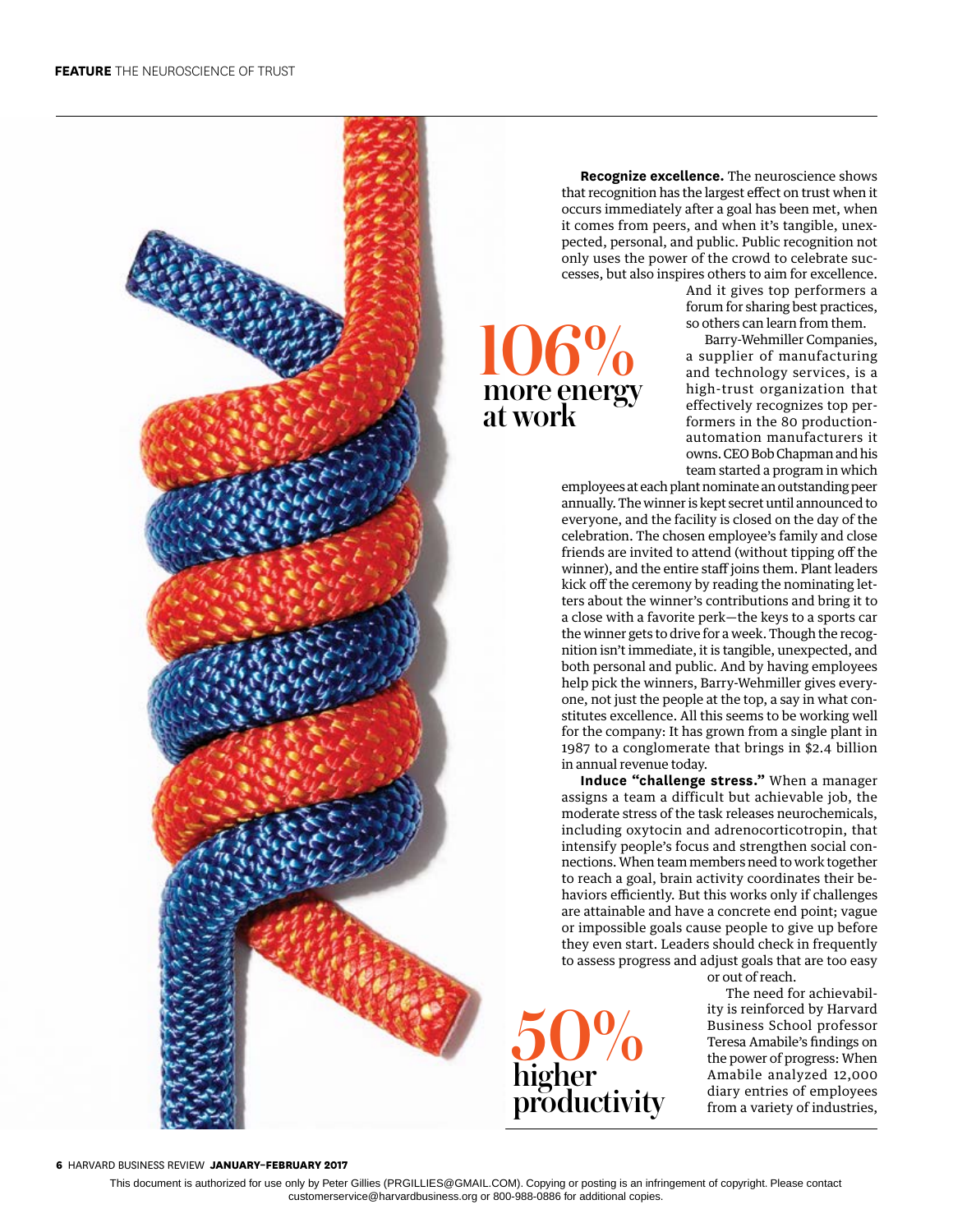she found that 76% of people reported that their best days involved making progress toward goals.

**Give people discretion in how they do their work.** Once employees have been trained, allow them, whenever possible, to manage people and execute projects in their own way. Being trusted to figure things out is a big motivator: A 2014 Citigroup and LinkedIn survey found that nearly half of employees would give up a 20% raise for greater control over how they work.

Autonomy also promotes innovation, because different people try different approaches. Oversight and risk management procedures can help minimize negative deviations while people experiment. And postproject debriefs allow teams to share how positive deviations came about so that others can build on their success.

Often, younger or less experienced employees will be your chief innovators, because they're less constrained by what "usually" works. That's how progress was made in self-driving cars. After five years and a significant investment by the U.S. government in the big three auto manufacturers, no autonomous military vehicles had been produced. Changing tack, the Defense Advanced Research Projects Agency offered all comers a large financial prize for a selfdriving car that could complete a course in the Mojave Desert in less than 10 hours. Two years later a group of engineering students from Stanford University won the challenge—and \$2 million.

**Enable job crafting.** When companies trust employees to choose which projects they'll work on, people focus their energies on what they care about most. As a result, organizations like the Morning Star Company—the largest producer of tomato products in the world—have highly productive colleagues who



stay with the company year after year. At Morning Star (a company I've worked with), people don't even have job titles; they self-organize into work groups. Gaming software company Valve gives employees desks on

wheels and encourages them to join projects that seem "interesting" and "rewarding." But they're still held accountable. Clear expectations are set when employees join a new group, and 360-degree evaluations are done when projects wrap up, so that individual contributions can be measured.

**Share information broadly.** Only 40% of employees report that they are well informed about their company's goals, strategies, and tactics. This uncertainty about the company's direction leads to chronic stress, which inhibits the release of oxytocin and undermines teamwork. Openness is the antidote.

Organizations that share their "flight plans" with employees reduce uncertainty about where they are headed and why. Ongoing communication is key: A 2015 study of 2.5 million manager-led teams in 195 countries found that workforce engagement improved when supervisors had some form of daily communication with direct reports.

Social media optimization company Buffer goes further than most by posting its salary formula online for everyone to see. Want to know what CEO Joel Gascoigne makes? Just look it up. That's openness.

**Intentionally build relationships.** The brain network that oxytocin activates is evolutionarily old. This means that the trust and sociality that oxytocin enables are deeply embedded in our nature. Yet at work we often get the message that we should focus

76% more engagement on completing tasks, not on making friends. Neuroscience experiments by my lab show that when people intentionally build social ties at work, their performance improves. A Google study similarly found that managers who

"express interest in and concern for team members' success and personal well-being" outperform others in the quality and quantity of their work.

Yes, even engineers need to socialize. A study of software engineers in Silicon Valley found that those who connected with others and helped them with their projects not only earned the respect and trust of their peers but were also more productive themselves. You can help people build social connections by sponsoring lunches, after-work parties, and team-building activities. It may sound like forced fun, but when people care about one another, they perform better because they don't want to let their teammates down. Adding a moderate challenge to the mix (white-water rafting counts) will speed up the social-bonding process.

> **Facilitate whole-person growth.** High-trust workplaces help people develop personally as well as professionally. Numerous studies show that acquiring new work skills isn't enough; if you're not growing as a human being, your performance will suffer. High-trust companies adopt a growth mindset when developing tal-

ent. Some even find that when managers set clear goals, give employees the autonomy to reach them, and provide consistent feedback, the backwardlooking annual performance review is no longer necessary. Instead, managers and direct reports can



**JANUARY–FEBRUARY 2017** HARVARD BUSINESS REVIEW **7**

This document is authorized for use only by Peter Gillies (PRGILLIES@GMAIL.COM). Copying or posting is an infringement of copyright. Please contact customerservice@harvardbusiness.org or 800-988-0886 for additional copies.